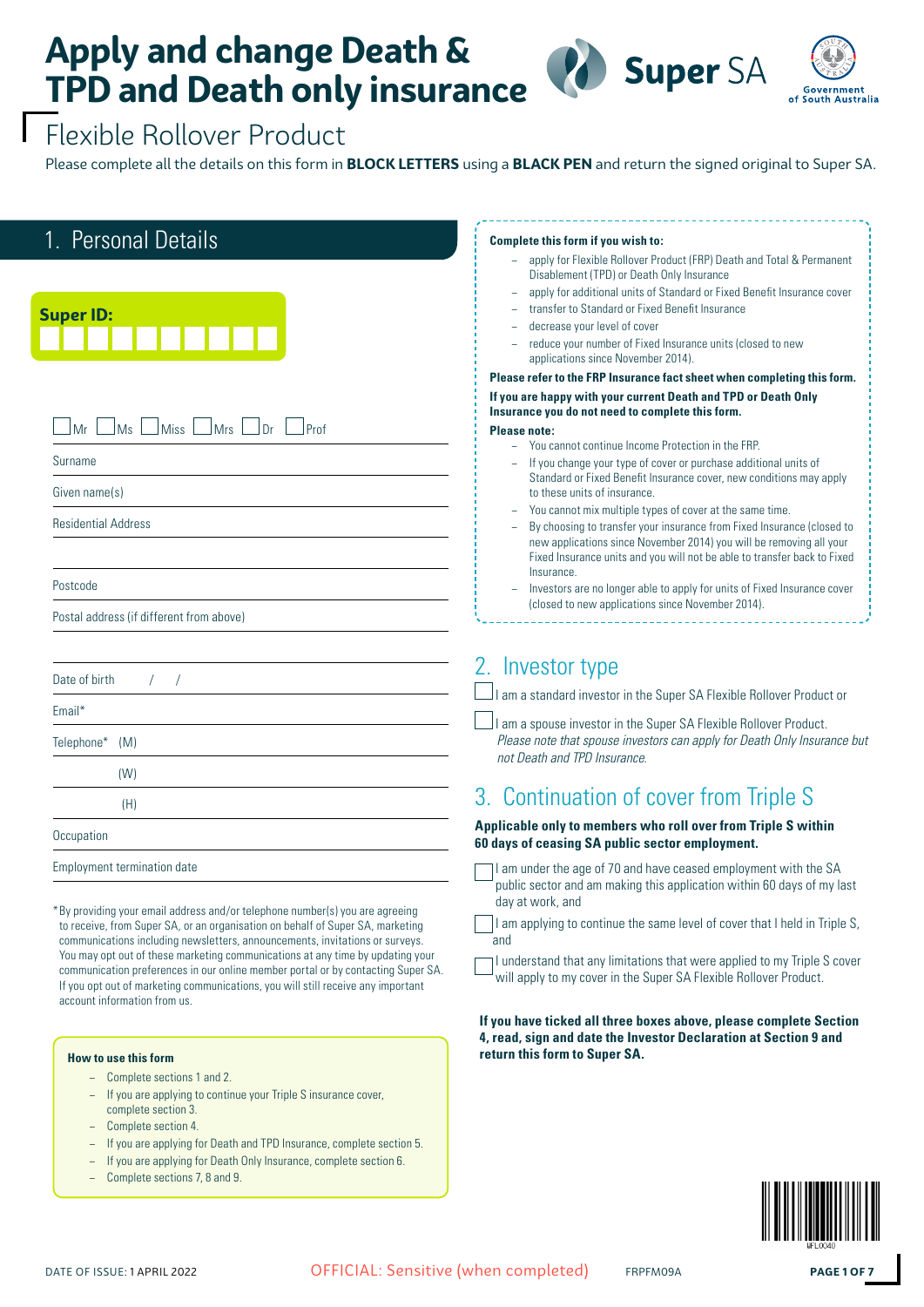



### Flexible Rollover Product

Please complete all the details on this form in **BLOCK LETTERS** using a **BLACK PEN** and return the signed original to Super SA.

#### 4 Age and work declaration

| I am under age 70 (or age 65 for members with Fixed Insurance, closed to new applications since November 2014) and understand that I must have been<br>working 9 or more hours per week in any 6 month period in the 2 years prior to making a claim to be eligible for a Death and TPD benefit (please now<br>complete either section 5 or section 6), or |                                                                                                                                                   |
|------------------------------------------------------------------------------------------------------------------------------------------------------------------------------------------------------------------------------------------------------------------------------------------------------------------------------------------------------------|---------------------------------------------------------------------------------------------------------------------------------------------------|
| I am under age 70 (or age 65 for members with Fixed Insurance, closed to new applications since November 2014) and understand there is no employment<br>test applied to Death Only Insurance cover (please now complete section 6)                                                                                                                         |                                                                                                                                                   |
| I have not ceased work due to total and permanent disablement and have not received a TPD entitlement from my former Super SA super scheme. (If you<br>have received a TPD entitlement, please contact Super SA to discuss your insurance options.)                                                                                                        |                                                                                                                                                   |
| 5. Level of insurance for Death and TPD                                                                                                                                                                                                                                                                                                                    |                                                                                                                                                   |
| I require a total number of Standard unit(s) of cover:<br>The value of a unit of Standard Insurance is based on your age.                                                                                                                                                                                                                                  |                                                                                                                                                   |
|                                                                                                                                                                                                                                                                                                                                                            | <b>Notes - Death and TPD</b>                                                                                                                      |
| 11<br>Other (please state)<br>9<br><b>OR</b>                                                                                                                                                                                                                                                                                                               | If you are also an active member of Triple S, the<br>combined value of your insurance through both<br>Triple S and the Super SA Flexible Rollover |
| I require a total number of Fixed Benefit Insurance unit(s) of cover:<br>Each Fixed Benefit Insurance unit has a value of \$10,000.                                                                                                                                                                                                                        | Product must not exceed \$1,500,000.                                                                                                              |
| $\overline{5}$                                                                                                                                                                                                                                                                                                                                             |                                                                                                                                                   |
| 9<br>11<br>Other (please state)<br>10                                                                                                                                                                                                                                                                                                                      |                                                                                                                                                   |
| 0R                                                                                                                                                                                                                                                                                                                                                         |                                                                                                                                                   |
| I wish to reduce my Fixed Insurance <sup>1</sup> cover and require the following number of Fixed Insurance units:<br> 8                                                                                                                                                                                                                                    |                                                                                                                                                   |
| 9<br>10                                                                                                                                                                                                                                                                                                                                                    |                                                                                                                                                   |
| Other (please state)<br>I understand that by transferring Fixed Insurance <sup>1</sup> units, I am removing all my Fixed Insurance units and will not be able to transfer back to Fixed Insurance <sup>1</sup> .                                                                                                                                           |                                                                                                                                                   |
| If you are requesting addition cover, please complete Sections 7, 8 and 9.                                                                                                                                                                                                                                                                                 |                                                                                                                                                   |
| 6. Level of insurance for Death Only                                                                                                                                                                                                                                                                                                                       |                                                                                                                                                   |
| I require a total number of Standard unit(s) of cover:<br>The value of a unit of Standard Insurance is based on your age.                                                                                                                                                                                                                                  | <b>Notes - Death Only</b>                                                                                                                         |
|                                                                                                                                                                                                                                                                                                                                                            | If you are also an active member of Triple S, the                                                                                                 |
| $\Box$ 10 $\Box$ 11 $\Box$ Other (please state)<br>— ว<br><b>OR</b>                                                                                                                                                                                                                                                                                        | combined value of your insurance through both<br>Triple S and the Super SA Flexible Rollover<br>Product must not exceed \$1,500,000.              |
| I require a total number of Fixed Benefit Insurance unit(s) of cover:<br>Each Fixed Benefit Insurance unit has a value of \$10,000.                                                                                                                                                                                                                        |                                                                                                                                                   |
| $\mathbf{c}$<br>$\Box$ 4 $\Box$ 5<br>$\Box$ 6<br>$\vert$ 2<br>$\vert$ 7                                                                                                                                                                                                                                                                                    |                                                                                                                                                   |
| U Other (please state)<br>10<br>$\perp$ 11<br>9<br><b>OR</b>                                                                                                                                                                                                                                                                                               |                                                                                                                                                   |
| I wish to reduce my Fixed Insurance <sup>1</sup> cover and require the following number of Fixed Insurance units:                                                                                                                                                                                                                                          |                                                                                                                                                   |
| $\overline{\phantom{a}}$ 5<br>$\vert_4$<br>16<br>$\overline{2}$<br>$\vert$ $\vert$ 7<br>$\Box$ 8<br>$\overline{3}$                                                                                                                                                                                                                                         |                                                                                                                                                   |
| $\Box$ Other (please state) $\Box$<br> 11<br>9<br>10 <sup>1</sup>                                                                                                                                                                                                                                                                                          |                                                                                                                                                   |
| I understand that by transferring Fixed Insurance <sup>1</sup> units, I am removing all my Fixed Insurance units and will not be able to transfer back to Fixed Insurance <sup>1</sup> .<br>If you are requesting additional cover, please complete Sections 7, 8 and 9.                                                                                   |                                                                                                                                                   |

− Closed to new applications since November 2014.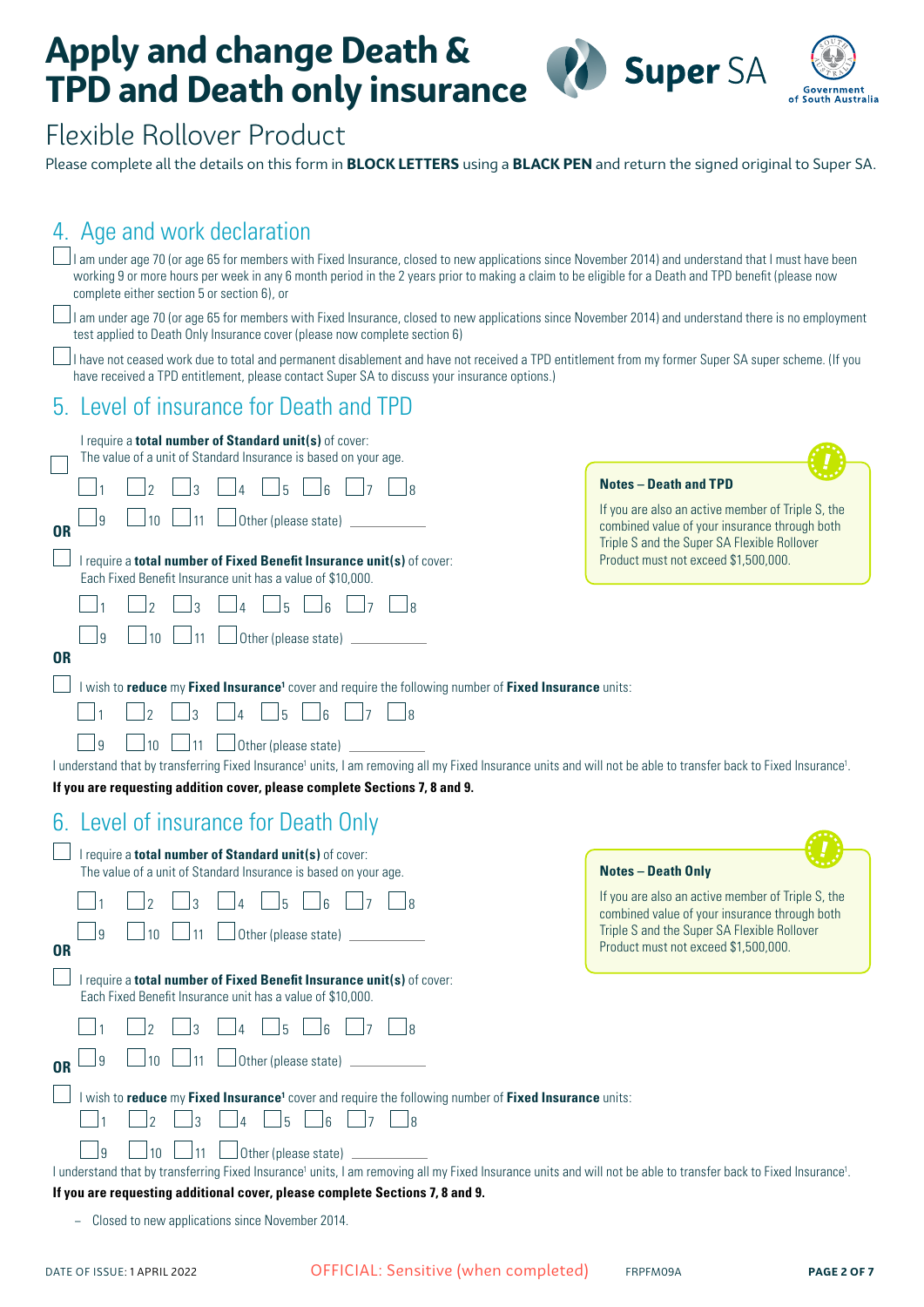



### Flexible Rollover Product

Please complete all the details on this form in **BLOCK LETTERS** using a **BLACK PEN** and return the signed original to Super SA.

#### 7. Personal Statement

If you have elected to buy additional units of Standard or Fixed Benefit Insurance cover, you are required to complete this Personal Statement regarding your health.

If you need more space please attach additional pages.

| 1. | Height:                                                                                                                                                             | cm | Weight:                                          | kg |                                                                                                                      |
|----|---------------------------------------------------------------------------------------------------------------------------------------------------------------------|----|--------------------------------------------------|----|----------------------------------------------------------------------------------------------------------------------|
| 2. | Are you, or have you been, a smoker or used <sup>2</sup> any sort of tobacco product <sup>3</sup> in the last 5 years?<br>$\mathsf{J}_{\mathsf{No}}$<br>$\vert$ Yes |    |                                                  |    |                                                                                                                      |
| 3. | Do you have an illness/medical condition(s) <sup>4</sup> or disability?<br>$\rfloor$ Yes                                                                            |    | $\vert$ No (If no, please proceed to question 7) |    |                                                                                                                      |
| 4. | What is the exact nature of the illness/medical condition(s) <sup>4</sup> or disability?<br>If more than one condition, please attach additional information.       |    |                                                  |    |                                                                                                                      |
|    |                                                                                                                                                                     |    |                                                  |    |                                                                                                                      |
| 5. | a) When did you first suffer from the above illness/medical condition(s) <sup>4</sup> or disability?                                                                |    |                                                  |    |                                                                                                                      |
|    |                                                                                                                                                                     |    |                                                  |    |                                                                                                                      |
|    | $\Box$ No<br>∫Yes<br>Is/are the illness/medical condition(s) <sup>4</sup> or disability getting worse?<br>$\mathsf{C}$<br><b>No</b><br>Yes                          |    |                                                  |    | b) Have you had any recurrence or symptoms arising from the illness/medical condition(s) <sup>4</sup> or disability? |
|    |                                                                                                                                                                     |    |                                                  |    |                                                                                                                      |

Use of tobacco includes smoking, chewing or sucking of a tobacco product or any other activity involving the consumption of a tobacco product.

 $2\overline{2}$  A tobacco product means a cigarette, cigar, cigarette or pipe tobacco, tobacco prepared for chewing or sucking, or snuff.

<sup>3</sup> A 'medical condition' is any disease, injury, disability, disorder, syndrome, infection, behaviour and atypical variations of structure and function that impact on or affect the physical and/or mental condition, and impairs normal function.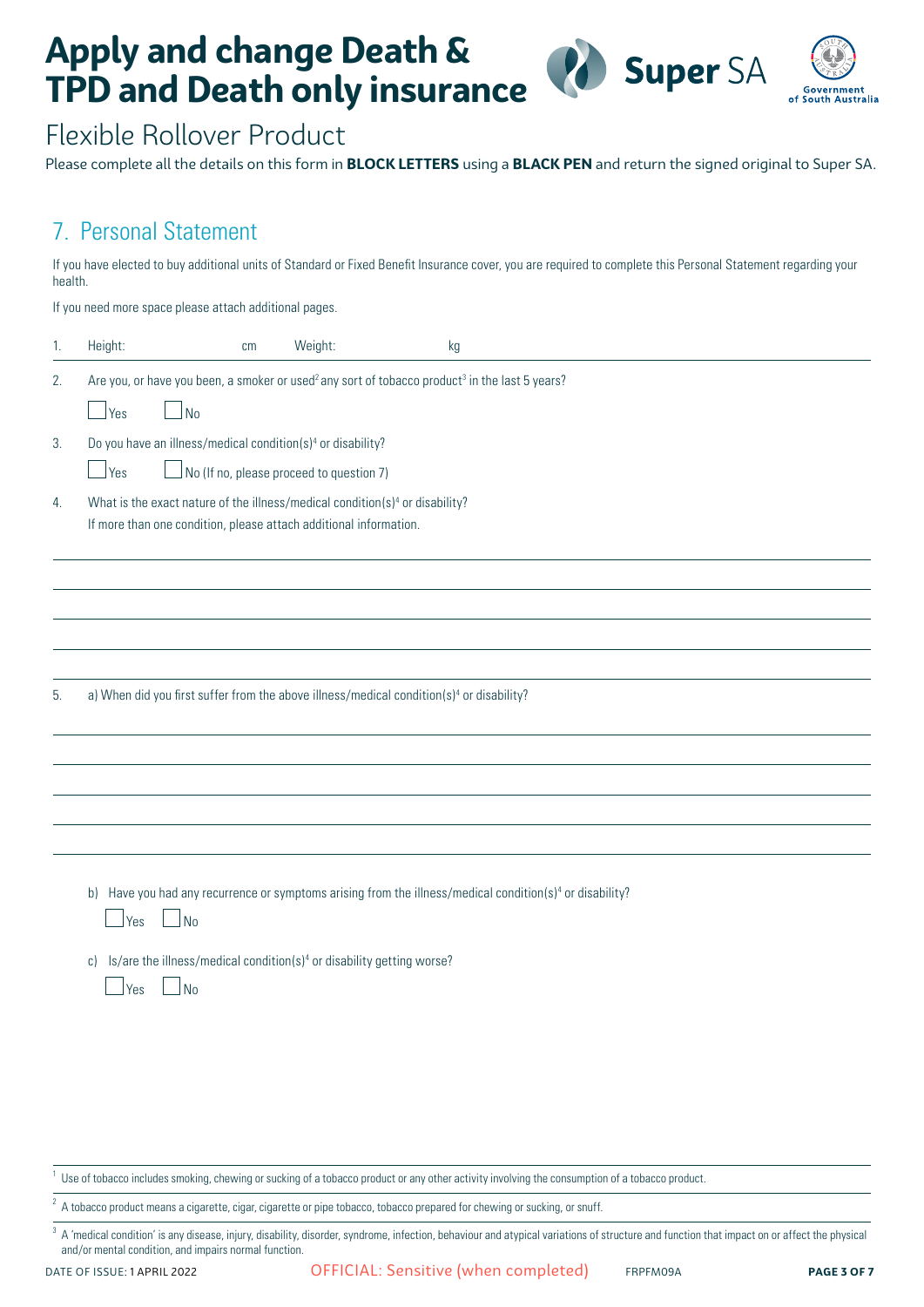

ment<br>.ustralia

### Flexible Rollover Product

Please complete all the details on this form in **BLOCK LETTERS** using a **BLACK PEN** and return the signed original to Super SA.

| 6. | a) Are you still receiving treatment (including medication) for the illness/medical condition(s) <sup>4</sup> or disability?                             |  |  |  |  |  |  |  |
|----|----------------------------------------------------------------------------------------------------------------------------------------------------------|--|--|--|--|--|--|--|
|    | Yes<br>No                                                                                                                                                |  |  |  |  |  |  |  |
|    | If Yes, please give details:                                                                                                                             |  |  |  |  |  |  |  |
|    |                                                                                                                                                          |  |  |  |  |  |  |  |
|    |                                                                                                                                                          |  |  |  |  |  |  |  |
|    |                                                                                                                                                          |  |  |  |  |  |  |  |
|    |                                                                                                                                                          |  |  |  |  |  |  |  |
|    |                                                                                                                                                          |  |  |  |  |  |  |  |
|    | b) What was the nature of any treatment?                                                                                                                 |  |  |  |  |  |  |  |
|    |                                                                                                                                                          |  |  |  |  |  |  |  |
|    |                                                                                                                                                          |  |  |  |  |  |  |  |
|    |                                                                                                                                                          |  |  |  |  |  |  |  |
|    |                                                                                                                                                          |  |  |  |  |  |  |  |
|    |                                                                                                                                                          |  |  |  |  |  |  |  |
| 7. | a) Have you ever consulted a doctor about some other illness/medical condition(s) <sup>4</sup> or disability which is not an existing medical condition? |  |  |  |  |  |  |  |
|    | Yes<br>$\overline{\phantom{a}}$ No                                                                                                                       |  |  |  |  |  |  |  |
|    | If Yes, please give details:                                                                                                                             |  |  |  |  |  |  |  |
|    |                                                                                                                                                          |  |  |  |  |  |  |  |
|    |                                                                                                                                                          |  |  |  |  |  |  |  |
|    |                                                                                                                                                          |  |  |  |  |  |  |  |
|    | b) What was the exact nature of the illness/medical condition(s) <sup>4</sup> or disability?                                                             |  |  |  |  |  |  |  |
|    | If more than one condition, please attach additional information.                                                                                        |  |  |  |  |  |  |  |
|    |                                                                                                                                                          |  |  |  |  |  |  |  |
|    |                                                                                                                                                          |  |  |  |  |  |  |  |
|    |                                                                                                                                                          |  |  |  |  |  |  |  |
|    |                                                                                                                                                          |  |  |  |  |  |  |  |
|    | c) When did you first suffer from the above illness/medical condition(s) <sup>4</sup> or disability?                                                     |  |  |  |  |  |  |  |
|    |                                                                                                                                                          |  |  |  |  |  |  |  |
|    |                                                                                                                                                          |  |  |  |  |  |  |  |
|    |                                                                                                                                                          |  |  |  |  |  |  |  |
|    |                                                                                                                                                          |  |  |  |  |  |  |  |
|    |                                                                                                                                                          |  |  |  |  |  |  |  |
|    |                                                                                                                                                          |  |  |  |  |  |  |  |

<sup>4</sup> A "medical condition" is any disease, injury, disability, disorder, syndrome, infection, behaviour and atypical variations of structure and function that impact on or affect the physical and/or mental condition, and impairs normal function.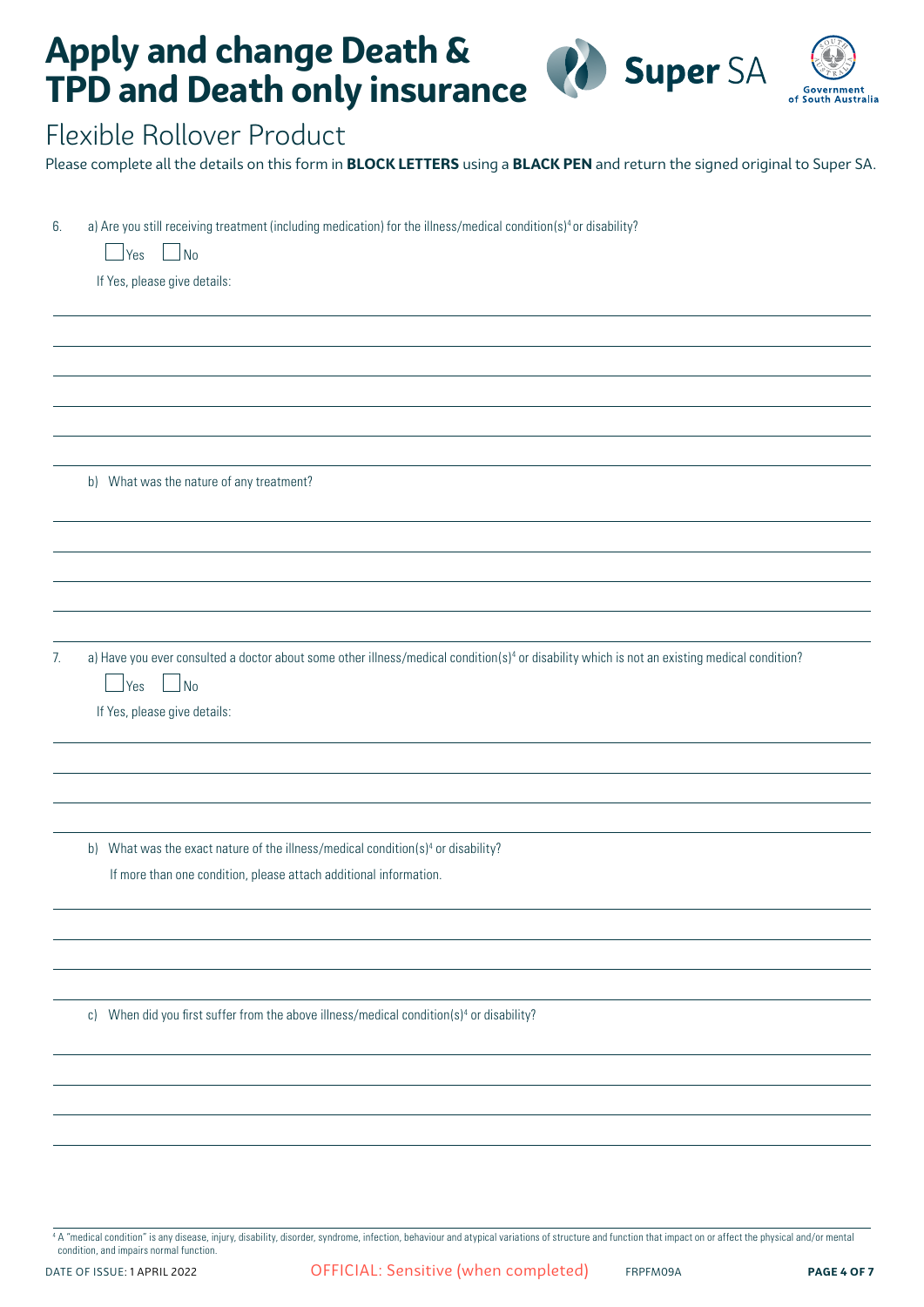

#### Flexible Rollover Product

Please complete all the details on this form in **BLOCK LETTERS** using a **BLACK PEN** and return the signed original to Super SA.

d) Have you had any recurrence or symptoms arising from the illness/medical condition(s)<sup>4</sup> or disability?

e) What was the nature of the treatment? 8. Have you ever had any surgical procedures in relation to any illness/medical condition(s)<sup>4</sup> or disability?  $|$  Yes  $|$  No If Yes, please give details: 9. Do you intend to seek any medical advice or treatment in the next 6 months?  $|$   $|$  Yes  $|$   $|$  No If Yes, please give details: 10. Are you taking any medications?  $\Box$  Yes  $\Box$  No If Yes, please give details:

<sup>4</sup> A "medical condition" is any disease, injury, disability, disorder, syndrome, infection, behaviour and atypical variations of structure and function that impact on or affect the physical and/or mental condition, and impairs normal function.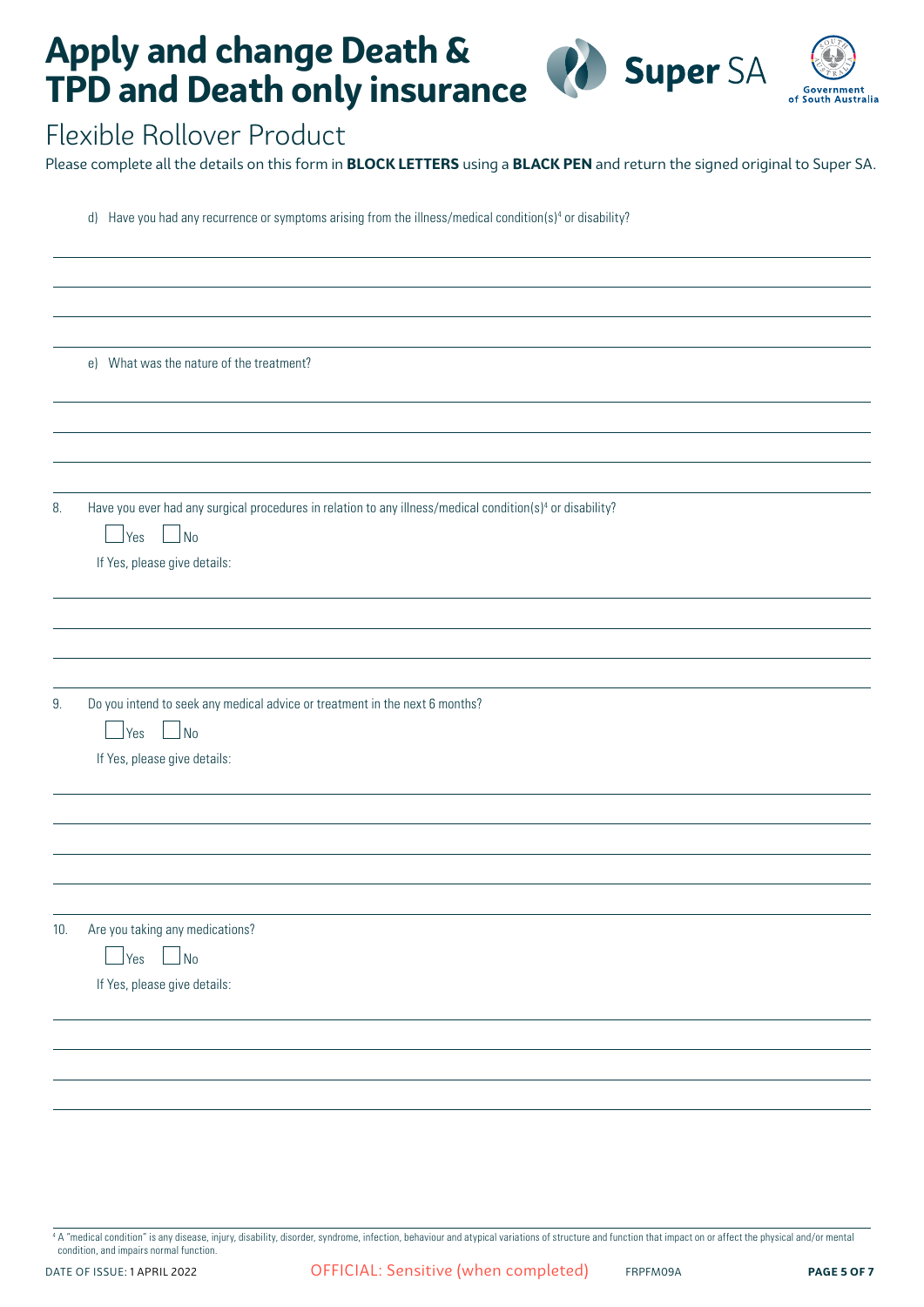

## Flexible Rollover Product

Please complete all the details on this form in **BLOCK LETTERS** using a **BLACK PEN** and return the signed original to Super SA.

#### 8. Doctor's Details

Please provide the name(s) of doctor(s) for your most recent consultation due to all illnesses/medical condition(s)<sup>4</sup> or disability. Doctor's name

| <b>DOUGLO</b> DIRING      |                          |          |  |
|---------------------------|--------------------------|----------|--|
| Doctor's address          |                          |          |  |
| Date of last consultation | $\sqrt{2}$<br>$\sqrt{2}$ |          |  |
| Reason for consultation   |                          |          |  |
|                           |                          |          |  |
| Outcomes                  |                          |          |  |
|                           |                          |          |  |
| Doctor's name             |                          |          |  |
| Doctor's address          |                          |          |  |
| Date of last consultation | $\sqrt{ }$<br>$\sqrt{2}$ |          |  |
| Reason for consultation   |                          |          |  |
|                           |                          |          |  |
| Outcomes                  |                          |          |  |
|                           |                          |          |  |
| Doctor's name             |                          |          |  |
| Doctor's address          |                          |          |  |
| Date of last consultation | $\sqrt{ }$<br>$\prime$   |          |  |
| Reason for consultation   |                          |          |  |
|                           |                          |          |  |
| Outcomes                  |                          |          |  |
|                           |                          |          |  |
| Doctor's name             |                          |          |  |
| Doctor's address          |                          |          |  |
| Date of last consultation | $\sqrt{2}$<br>$\prime$   |          |  |
| Reason for consultation   |                          |          |  |
|                           |                          |          |  |
| Outcomes                  |                          |          |  |
|                           |                          |          |  |
| Doctor's address          |                          | Postcode |  |
| Date of last consultation | $\sqrt{2}$<br>$\sqrt{2}$ |          |  |